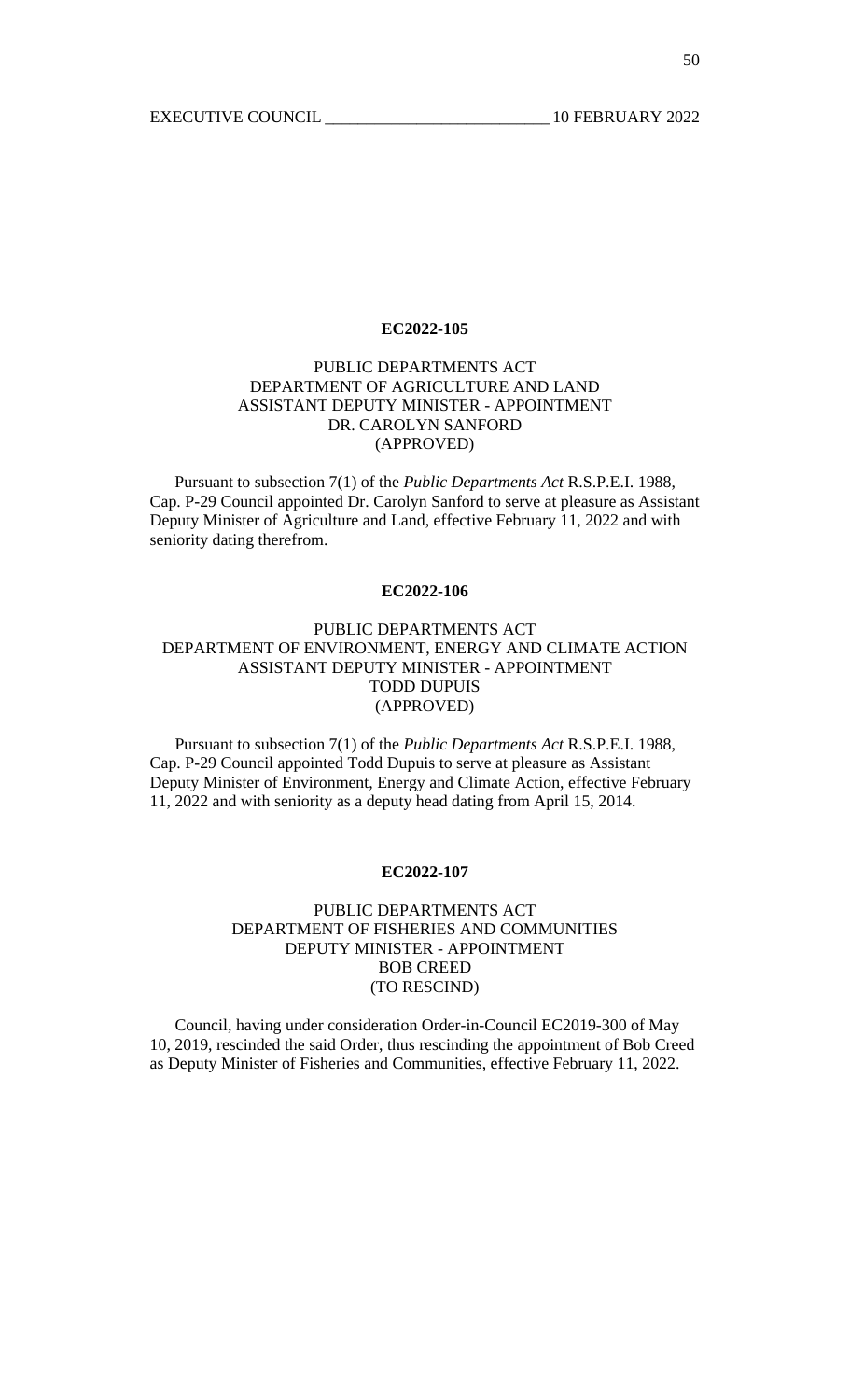### PUBLIC DEPARTMENTS ACT DEPARTMENT OF FISHERIES AND COMMUNITIES DEPUTY MINISTER - APPOINTMENT MICHELE KOUGHAN, CMA, CPA (APPROVED)

 Pursuant to subsection 7(1) of the *Public Departments Act* R.S.P.E.I. 1988, Cap. P-29 Council appointed Michele Koughan, CMA, CPA, to serve at pleasure as Deputy Minister of Fisheries and Communities, effective February 18, 2022 and with seniority as a deputy head dating therefrom.

#### **EC2022-109**

# PUBLIC DEPARTMENTS ACT DEPARTMENT OF HEALTH AND WELLNESS DEPUTY MINISTER - APPOINTMENT MARK SPIDEL (TO RESCIND)

 Council, having under consideration Order-in-Council EC2019-302 of May 10, 2019, rescinded the said Order, thus rescinding the appointment of Mark Spidel as Deputy Minister of Health and Wellness, effective February 11, 2022.

#### **EC2022-110**

#### PUBLIC DEPARTMENTS ACT DEPARTMENT OF HEALTH AND WELLNESS DEPUTY MINISTER - APPOINTMENT LISA THIBEAU (APPROVED)

 Pursuant to subsection 7(1) of the *Public Departments Act* R.S.P.E.I. 1988, Cap. P-29 Council appointed Lisa Thibeau to serve at pleasure as Deputy Minister of Health and Wellness, effective February 11, 2022, and with seniority as a deputy head dating from May 31, 2021.

#### **EC2022-111**

### PUBLIC DEPARTMENTS ACT DEPARTMENT OF HEALTH AND WELLNESS ASSISTANT DEPUTY MINISTER, MENTAL WELLNESS - APPOINTMENT LISA THIBEAU (TO RESCIND)

 Council, having under consideration Order-in-Council EC2021-293 of April 13, 2021, rescinded the said Order, thus rescinding the appointment of Lisa Thibeau as Assistant Deputy Minister, Mental Wellness in the Department of Health and Wellness, effective February 11, 2022.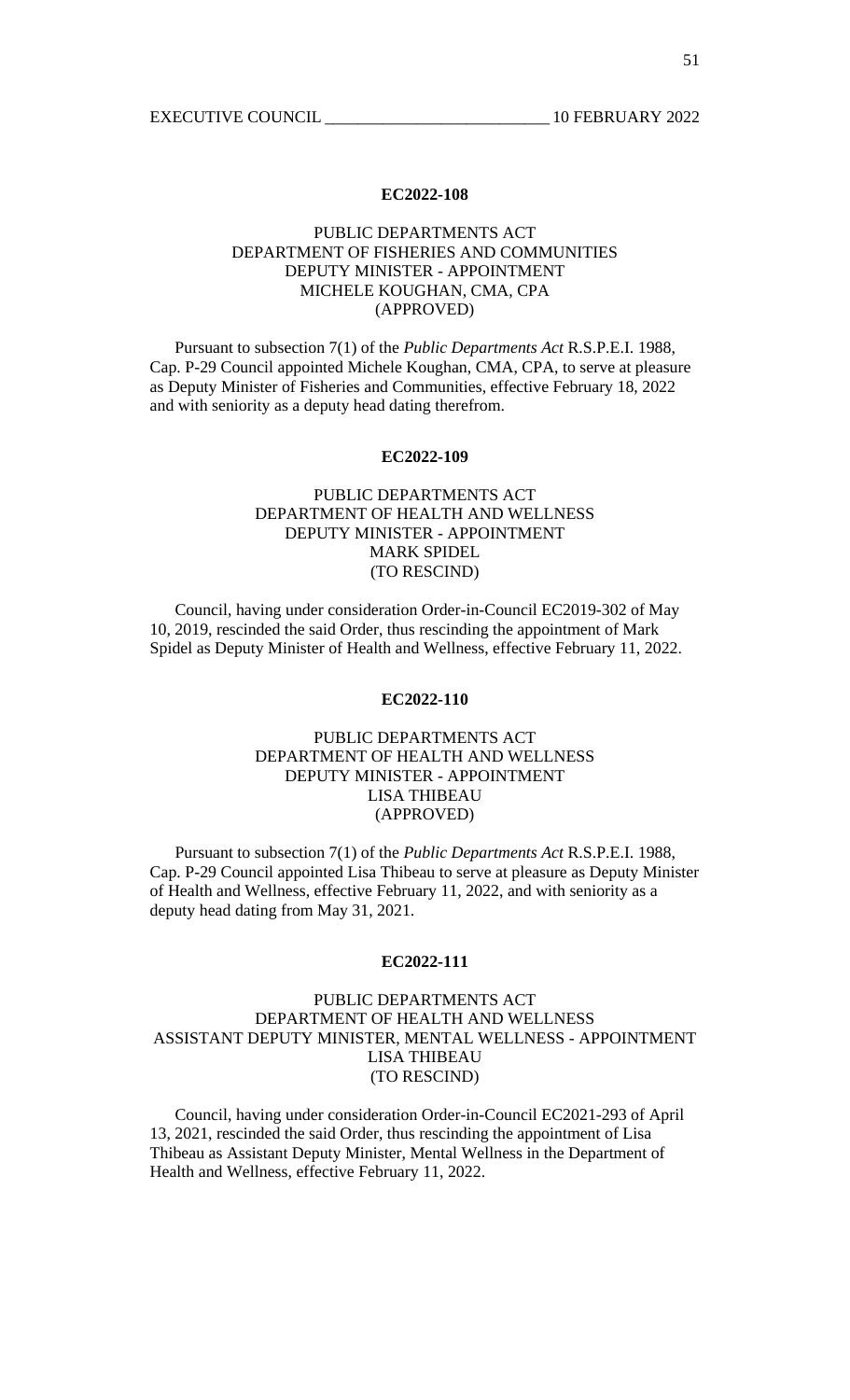# PUBLIC DEPARTMENTS ACT DEPARTMENT OF HEALTH AND WELLNESS ASSISTANT DEPUTY MINISTER, MENTAL HEALTH AND ADDICTIONS - APPOINTMENT KRISTA SHAW (APPROVED)

 Pursuant to subsection 7(1) of the *Public Departments Act* R.S.P.E.I. 1988, Cap. P-29 Council appointed Krista Shaw to serve at pleasure as Assistant Deputy Minister, Mental Health and Addictions in the Department of Health and Wellness, effective February 18, 2022 and with seniority as a deputy head dating therefrom.

#### **EC2022-113**

# PUBLIC DEPARTMENTS ACT DEPARTMENT OF SOCIAL DEVELOPMENT AND HOUSING DEPUTY MINISTER - APPOINTMENT DAVID KEEDWELL (TO RESCIND)

 Council, having under consideration Order-in-Council EC2019-403 of June 4, 2019, rescinded the said Order, thus rescinding the appointment of David Keedwell as Deputy Minister of Social Development and Housing, effective February 11, 2022.

#### **EC2022-114**

# PUBLIC DEPARTMENTS ACT DEPARTMENT OF SOCIAL DEVELOPMENT AND HOUSING DEPUTY MINISTER - APPOINTMENT JAMIE MACDONALD (APPROVED)

 Pursuant to subsection 7(1) of the *Public Departments Act* R.S.P.E.I. 1988, Cap. P-29 Council appointed Jamie MacDonald to serve at pleasure as Deputy Minister of Social Development and Housing, effective February 11, 2022, and with seniority as a deputy head dating therefrom.

#### **EC2022-115**

## PUBLIC DEPARTMENTS ACT DEPARTMENT OF TRANSPORTATION AND INFRASTRUCTURE DEPUTY MINISTER - APPOINTMENT DARREN CHAISSON (TO RESCIND)

 Council, having under consideration Order-in-Council EC2021-69 of February 4, 2021, rescinded the said Order, thus rescinding the appointment of Darren Chaisson as Deputy Minister of Transportation and Infrastructure, effective February 11, 2022.